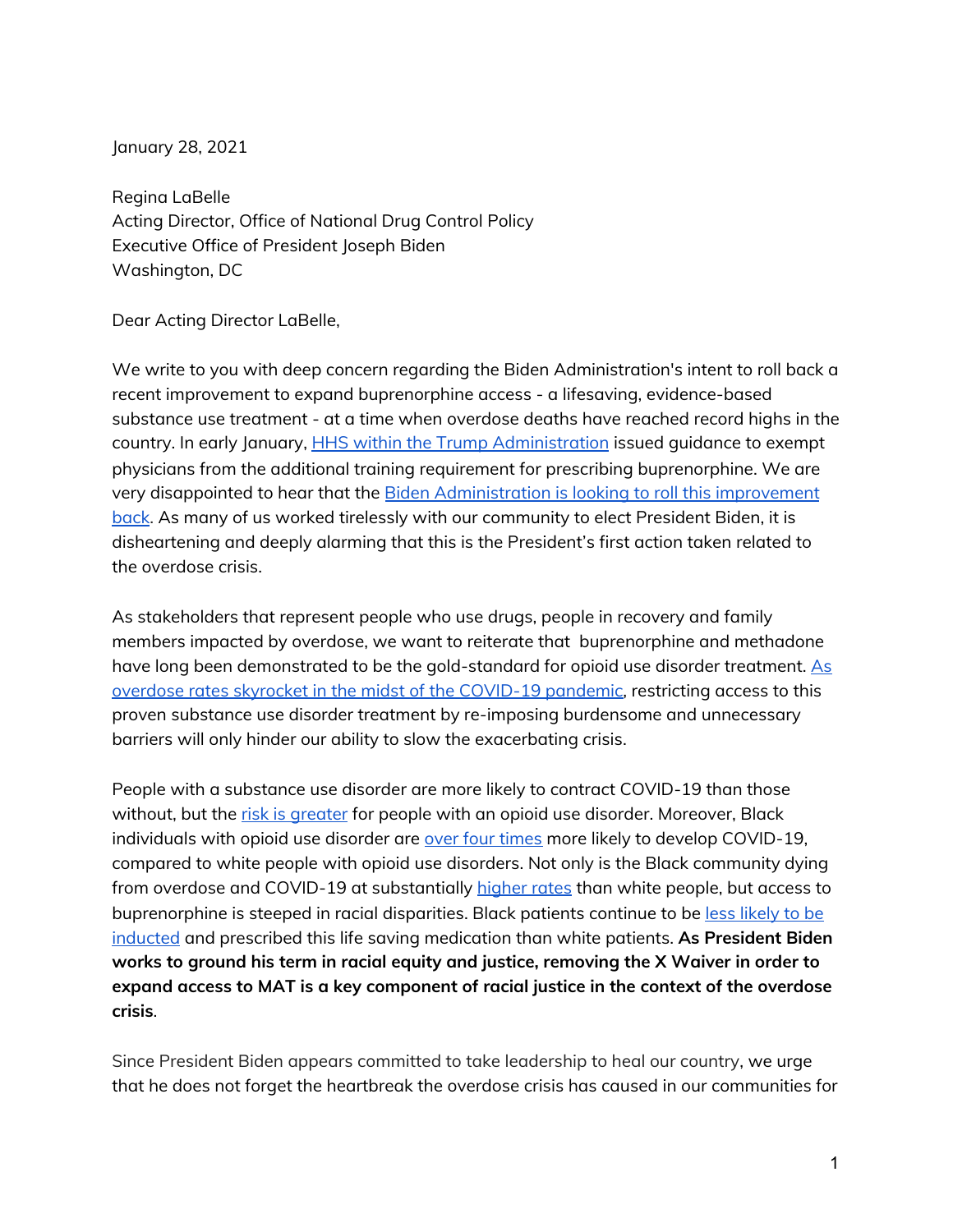over a decade. We are asking that the Biden Administration take bold leadership in addressing the overdose crisis by trusting the science and expanding access to proven interventions like buprenorphine. **We ask that rather than roll back the celebrated guidance, the Administration builds off of the guidance released in early January and prioritizes removing the X Waiver entirely for all prescribers**. This would enable nurse practitioners and physicians assistants—roles that disproportionately serve BIPOC and rural populations—to also benefit from the increased flexibility.

If there are legal concerns in the guidance issued by HHS, President Biden's Administration must prioritize passing the **Mainstreaming Addiction Treatment (MAT) Act** in the first 100 days **-** which eliminates the redundant and outdated requirement that practitioners apply for an X Waiver through the Drug Enforcement Administration to prescribe buprenorphine for the treatment of substance use disorder.  $(H.R. 2482 | S. 2074)$  $(H.R. 2482 | S. 2074)$ .

We cannot wait another minute to address the historic deaths and harm the failed and outdated policies have caused in our nation. The time for urgent, bold change is now.

Sincerely,

A New PATH (Parents for Addiction Treatment & Healing) ACCESS Access Support Network Access Supporting Voter Addiction Medicine Interest Group at The University of New Mexico AIDS United Any Positive Change Inc. Archstone Behavioral Health Baltimore Harm Reduction Coalition Being Alive - LA Beyond the Pod Bienestar Human Services Broken No More CARMAhealth CCPR Center for Disability Rights Center for Living and Learning Center for Optimal Living Center for Popular Democracy Central Texas Harm Reduction Alliance Challenges Inc Chicagoland Leadership Council Clare Matrix

Collective Care Community Legal Services in East Palo Alto CURE IL DanceSafe Daniel Carl Torsch foundation Dave Purchase Project District Health Department 4 Down Home NC Drug Policy Alliance Drug Policy Forum of Hawaii End AIDS Now & Let's Kick Ass NY End Hep C SF End SUD Exceptional Minds Faith in Harm Reduction Faith In Public Life Families for Sensible Drug Policy Fayetteville PACT FED UP! Coalition Friends of Safehouse Full Circle Recovery Center GLIDE Harlem United Harm Reduction Action Center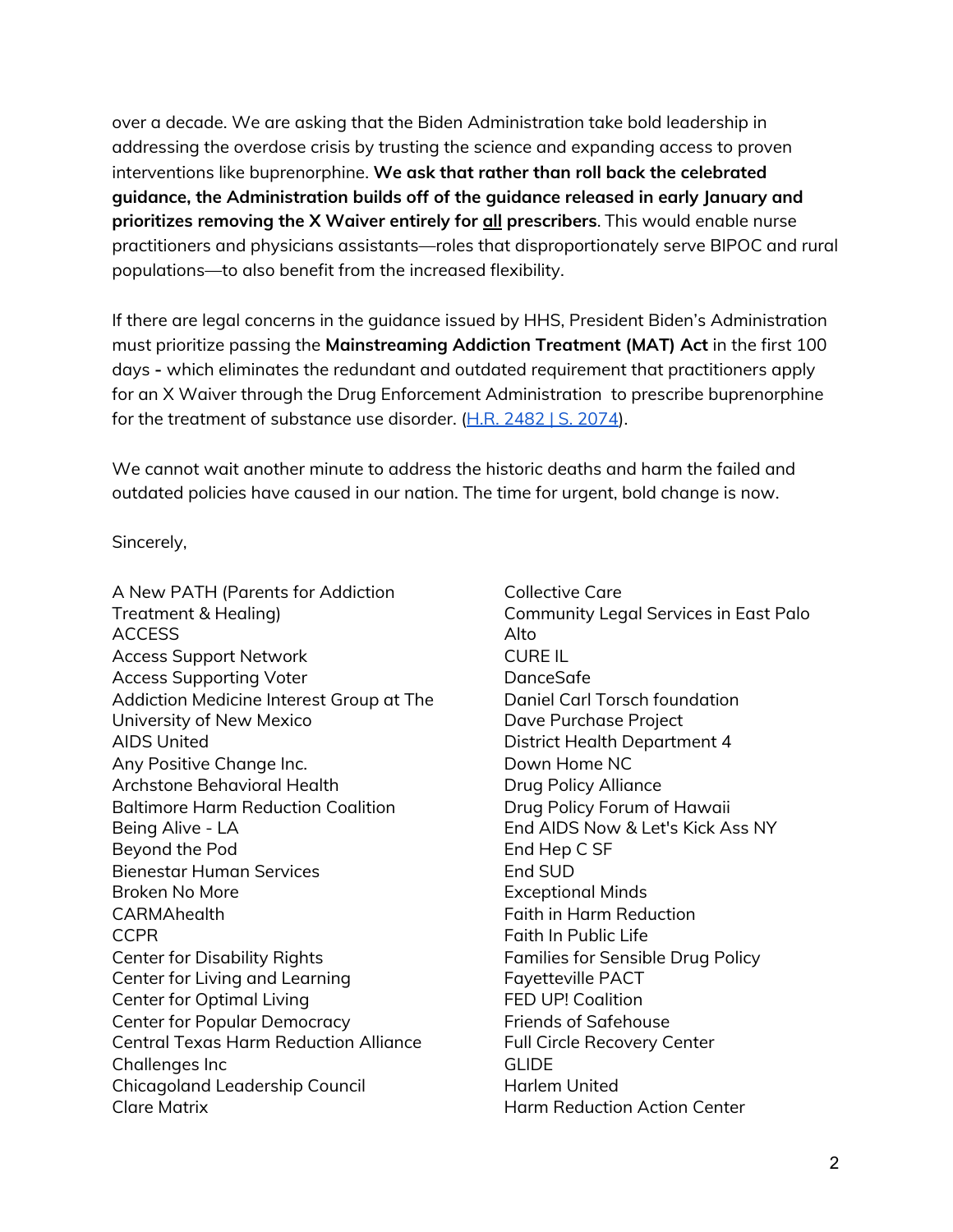Harm Reduction Caucus at Columbia University School of Social Work Harm Reduction Coalition of Santa Cruz County Harm Reduction Michigan Harm Reduction Ohio Harm Reduction Project Harm Reduction Sisters Hawaii Health & Harm Reduction Center Healing Grove Health Center Health & Medicine Policy Research Group Health Equity Alliance Health in Justice Action Lab, Northeastern University Healthy Rhythm Consulting Agency Heartland Alliance Hearts on a Wire Help Not Handcuffs, Inc. Hepatitis C Mentor and Support Group-HCMSG Hepatitis Education Project **HIPS** Hoosier Action Housing Works Humboldt Area Center for Harm Reduction (HACHR) Hyacinth Foundation. Illinois Academy of Family Physicians Illinois Psychiatric Society Illinois Society of Addiction Medicine Indiana Recovery Alliance Intercambios Puerto Rico, Inc. Jackson Harm Reduction Joanne Clark K12 Health Keenan Consulting LA Community Health Project Latino Action Network Law Enforcement Action Partnership Live4Lali Maine Access Points Maine Drug Policy Lab at Colby College Maine Harm Reduction Consulting Maine People's Alliance Memorial Behavioral Health Mercy Medical Center, Springfield MA

Michael Galipeau Consulting Michigan Moms United Michigan United Minnesota Doctors for Health Equity Mountain Top Cares Coalition Movement for Family Power Movement for People's Democracy WV Musicians For Overdose Prevention NAMI Barrington Area NASTAD National Advocates for Pregnant Women National Alliance for HIV Education and Workforce Development National Association of Social Workers National Center for Advocacy and Recovery for Behavioral Health National Council on Alcoholism and Drug Dependence- Maryland Chapter National Harm Reduction Coalition National Health Care for the Homeless Council National Hepatitis Corrections Network National Viral Hepatitis Roundtable NC AIDS Action Network Needle Exchange Emergency Distribution (NEED) NEU Health Solutions, Inc. New Jersey Harm Reduction Coalition New Jersey Organizing Project New Jersey Policy Perspective New Jersey Reentry Corp New York Harm Reduction Educators Newark Community Street Team NEXT Harm Reduction North Carolina Council of Churches North Carolina Harm Reduction Coalition North Carolina Survivors Union Northern Valley Harm Reduction Coalition Ohio Transformation Fund Oklahoma Harm Reduction Alliance One Voice Recovery Inc Onestop Harm Reducation Center Open Aid Alliance Our Sacred Circles Our Wellness Collective